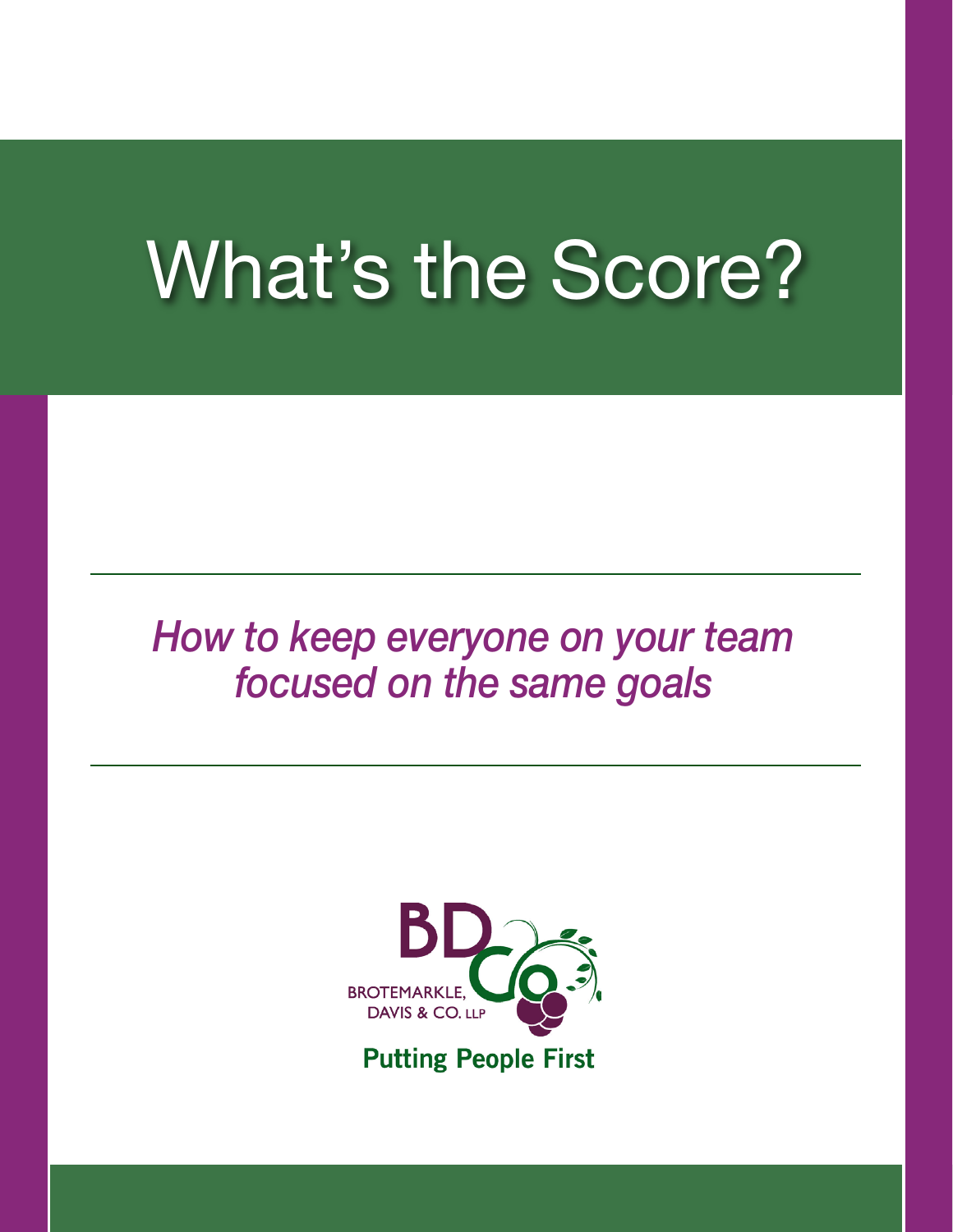

#### Imagine sitting through an entire football game without knowing the score.

The scoreboard is broken and there are no announcers. Or maybe the score is displayed—in ancient hieroglyphics. You can't leave your seat during the game, because you might miss a touchdown. your counting and game, accuracy you magnesine *How to keep everyone on your team focused on the same goals* 

Now imagine that same game without an end zone and minus the goalposts. Even players can't be sure if they scored. And now let's take away the boundaries and the referee. What do you have left? 22 tired and thirsty players running around a field in all directions. Even the cheerleaders are tired and confused.  $\qquad$ And the coach? He resorts to all sorts of tactics to try to keep his team on track, but eventually realizes that even the biggest  $\qquad \qquad \mid$ megaphone will not be loud enough to get their attention. And the coach? He resorts to all sorts of tactics to try to keep the field in all and the cheerleaders. Even the che  $t_{\rm rot}$  can be a discrepance of the biggest measurement of  $t_{\rm rot}$  measurement of  $t_{\rm rot}$ 



#### *Who's winning?*  Who's winning?

This is exactly how many businesses operate. There are no scoreboards. No meaningful This is exactly how many businesses operate. There are no  $\vert$ scoreboards. No meaningful information is shared with the  $\sim$  coordination from the majority of people who received who received  $\sim$ team. Sure the company produces financial statements,  $\qquad \qquad \vert$ but these begans at the and of the year, are a the game is but those happen at the end of the year, once the game is  $|$ essentially over. If financial information is shared, it might as receive the information don't understand it. During the year, employees operate mostly without feedback and without  $\alpha$   $\alpha$ the game, they are kicked off the team. And the business owner? He's running around like a blind sheep dog trying to x Defined rules constantly keep his employees in check. well be in hieroglyphics because the majority of people who a vision of where they are heading. But if they don't win

*"Coaches have to watch for what they don't want to see and listen to what they don't want to hear."* John Madden

*"Sometimes in football you have to score goals."* Thierry Henry

*"If it doesn't matter who wins or loses, then why do they keep score?"*

Vince Lombardi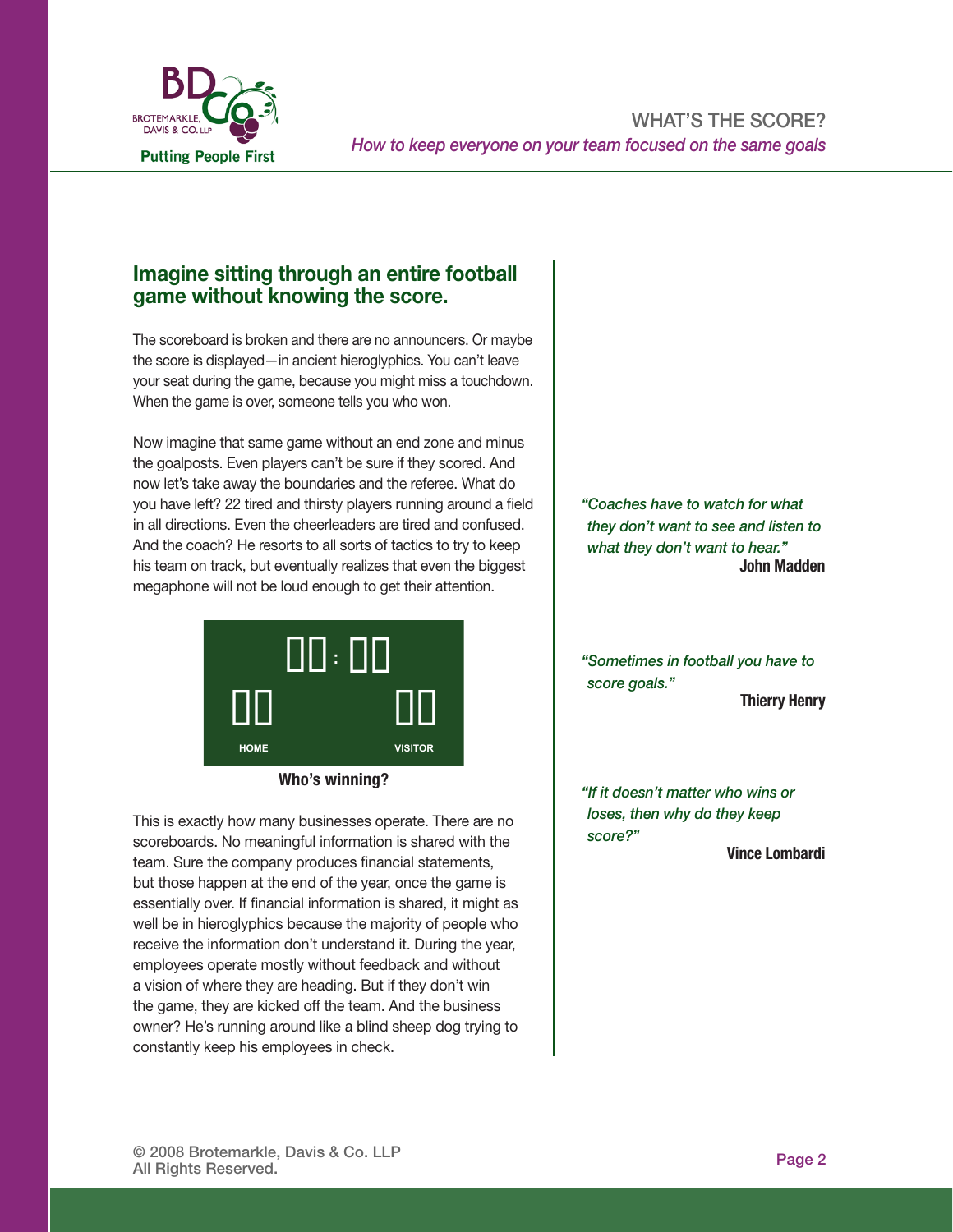

# The elements of a good game

In business, as in football, the components of a good game are:

- Goals •
- Playing field •
- **Boundaries** •
- Defined rules •
- Referees •
- Time periods •
- Teams •
- **Scoreboard** •

#### Goals

Each company should define corporate and employee goals. What do you expect to see from your employees during the next year? How do those efforts support the goals of the organization? Far too often, organizations measure and reward individual performance based on objectives that don't support the overall goals of the organization. Imagine the quarterback who is measured solely on the quality of his throws. What if he never gets them to a receiver? Define employee goals in terms of what can help the whole team win.

#### Playing Field

Clearly define the market that you plan to go after. How will you get your message out? Will your sales reps hear you amongst all the chatter around them? Everyone on your team needs to understand where you are focused, so they can concentrate their energy within a defined space.

#### **Boundaries**

Once you know the market, define your boundaries within that market. Are you targeting a certain customer demographic? Decide which customers fit your target and which ones don't and make it clear to your team where they should focus their sales and marketing efforts.

*"The difference between a successful person and others is not a lack of strength, not a lack of knowledge, but rather a lack of will."* Vince Lombardi

*"Most games are lost, not won."* Casey Stengel

*"The ones who want to achieve and win championships motivate themselves."*

Mike Ditka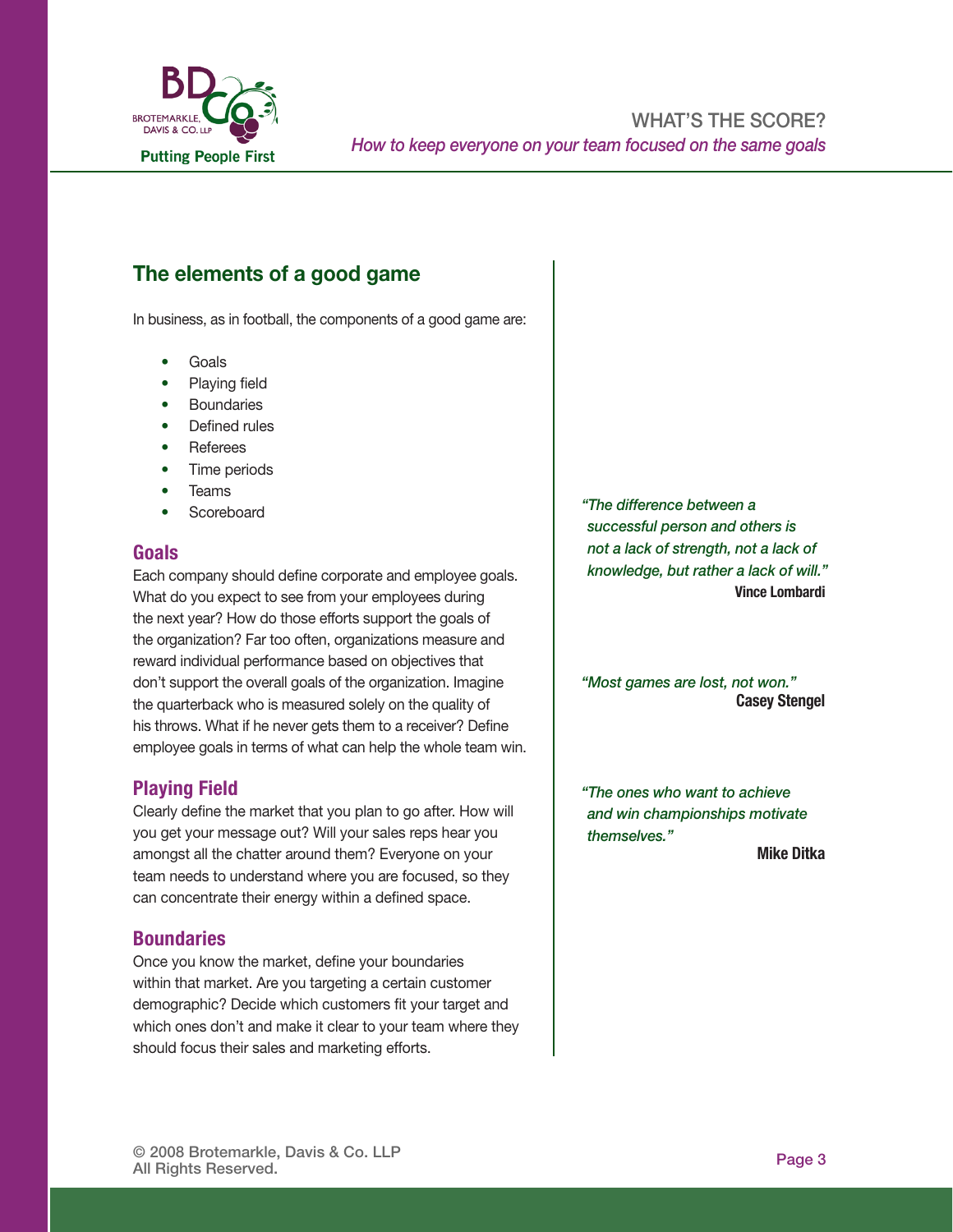

#### Defined Rules

What are your company's rules of engagement? What is the culture that you hope to foster? Are there tactics that are allowed and others that are frowned upon? Are company procedures clearly documented so that everyone knows how to perform their jobs? What happens if a team member goes on vacation—is there someone on the bench who can fill in? The culture of your organization needs to be recorded. Putting your core principles into words and sharing your organization's story will help you make decisions as you move forward. Have members of your team share their ideas about your organization and what makes it unique, and record those thoughts. It doesn't have to be a formal poster that you put up on a wall. Your cultural beliefs can be stated authentically, in the words of your employees.

#### Referees

Every organization needs a referee—someone who can hold the team accountable and keep track of the rules. Often this is the CFO or Controller. Make sure your CFO or Controller is accessible to your team and ready with answers when questions come up during the course of business.

#### Time Periods

Everyone needs to know the critical time periods for sales and expense management as well as year-end dates and employee reviews. Expectations should be clear for both the short term and long term.

#### Teams

Just like championship teams, a winning organization needs to have the right people in the right roles, with the authority to make the important decisions. And you need to have a strong bench. To the extent possible, teams need to have cross-training so that no single person is irreplaceable. Having a well-defined rule book will help, but it needs to be meaningful to people in their daily jobs.

*"When I played pro football, I never set out to hurt anyone deliberately—unless it was, you know, important, like a league game or something."*

Dick Butkus

*"Sure, luck means a lot in football. Not having a good quarterback is bad luck."*

Don Shula

*"If you see a defense team with dirt and mud on their backs they've had a bad day."*

John Madden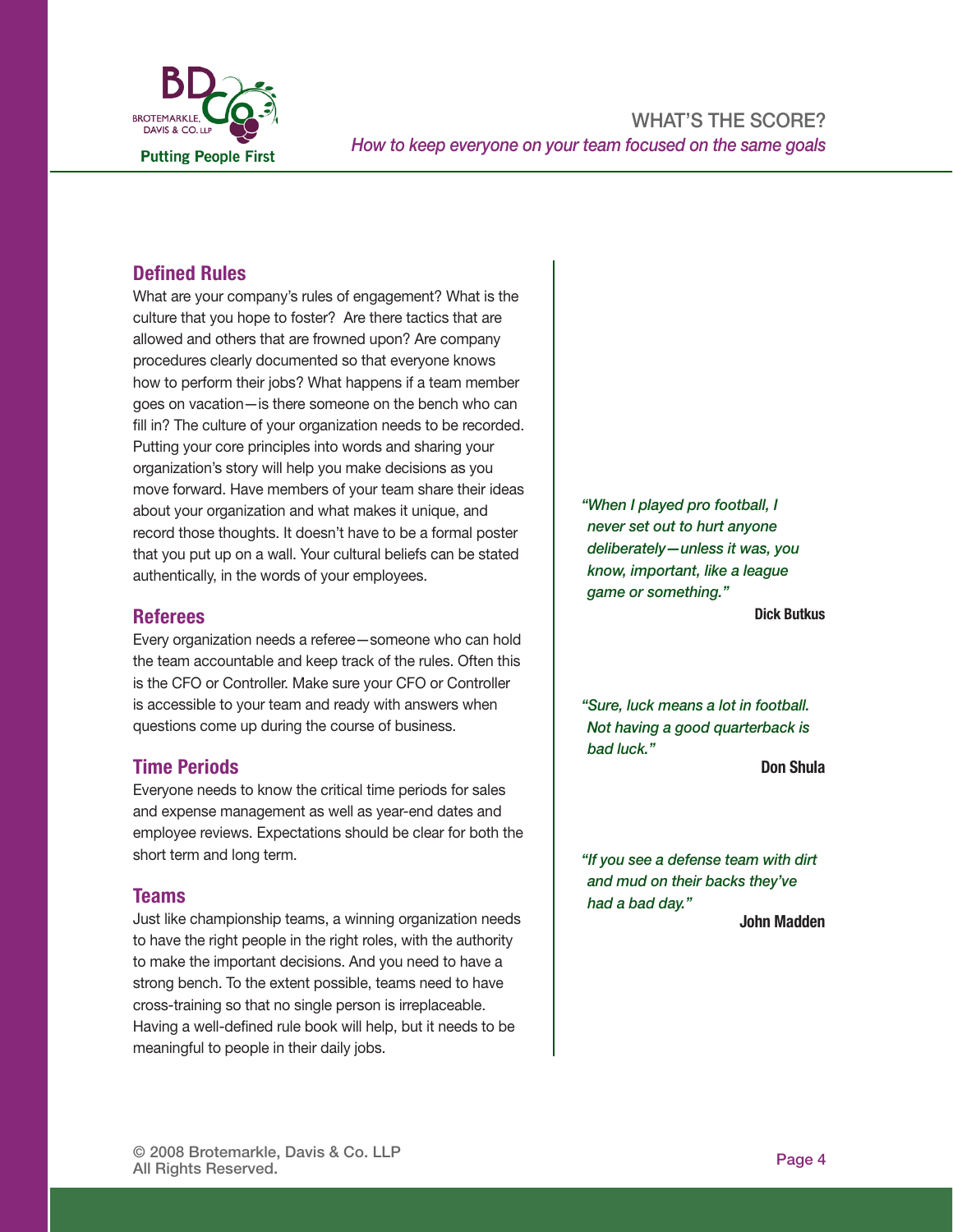

#### **Scoreboard**

Now it's time to actually start playing the game. That means it's time to start working towards a goal. A scoreboard helps you see where you stand and measure progress toward your goals. It tells you where you started out and whether you're winning or losing.

Everyone on the team needs to know where the company stands at all times. Is the owner the only one with good information? If so, you can expect to see wasted efforts as people aren't clear how to make decisions. If your employees are impacted by the outcomes, they need to be able to monitor their progress against stated objectives.

#### You can begin keeping score for your business today.

Once you have created a strategic plan and have articulated a vision for your organization, the next step is to come up with critical measurements for your business. Take your short-term goals and work with your team to determine which items are directly related to achieving those goals. Figure out where you currently stand and then set a target. Monitor progress and share results with everyone involved.

Step one is to determine the baseline. If your goal involves a relative increase in a given measurement, you need to delineate your starting point.

Step two is to articulate the goal. Define what success will look like and how it will be measured. Get the team involved in setting their own targets and you will have a better chance of success.

#### Top 10 signs you might need a new scoreboard.

- 1. You start every team meeting by passing out a 500-page printed Excel spreadsheet.
- 2. Your employees are battling over individual customers so they can earn higher commissions.
- 3. Your revenues are slipping while commission expense is growing.
- 4. People ask you how you did at the end of each month.
- 5. It takes you more than an hour to answer the question in #4.
- 6. People know better than to ask how you did at the end of each month.
- 7. Your sales for the current month have varied drastically from the prior month and no one has an explanation.
- Unit activity has increased but 8. gross profit has decreased. (You are selling more lower margin items.)
- 9. Sales are up but cash is down. (Salespeople are getting paid for sales, whether they are collectible or not.)
- 10. Your management team spends days planning a team celebration for lackluster results.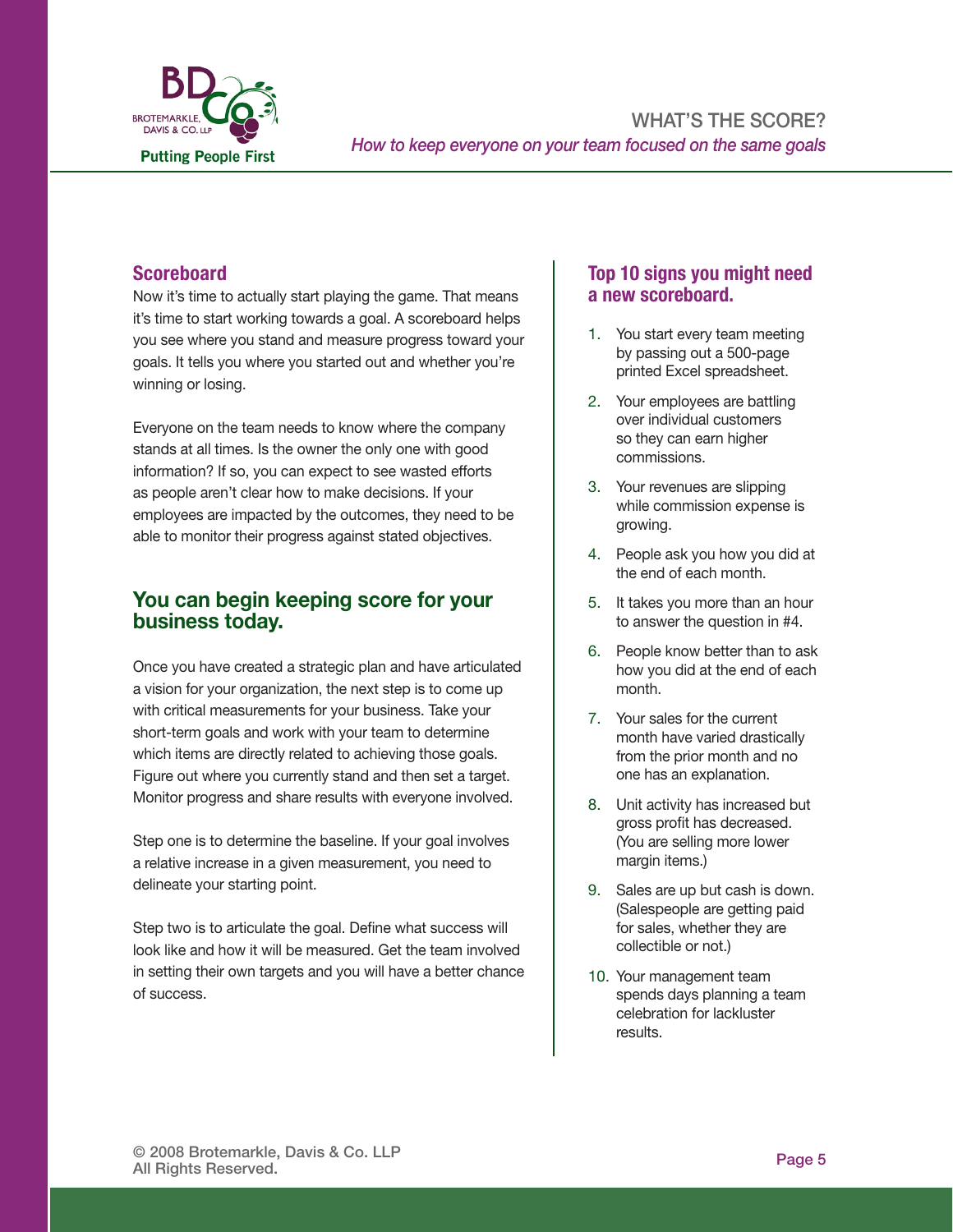

## How many scoreboards should you have?

As many as you need. You might start with a single basic measurement to get team members used to seeing information and being held accountable. Once your team gets used to accountability they will be hungry for more. Let them take over the task of defining what to measure.

You can create one scoreboard for the whole company. While organizations are normally pretty good about monitoring revenue results, you need to keep an eye on profitability and cash flow at the same time. The ideal company-wide scoreboard should have components of all three.

In addition to an overall corporate scoreboard, you might want to have scoreboards for each department. These departmental scoreboards, like departmental compensation plans, should be closely related to the achievement of overall corporate goals and objectives.

# Elements of a Good Scoreboard

Your scoreboard will become a key element of your overall communication strategy. To be effective, it should be:

- Concise •
- Accessible •
- **Timely** •

*"To be a leader, you have to make people want to follow you, and nobody wants to follow someone who doesn't know where he is going."*

Joe Namath

#### Questions to consider before building your scoreboard.

- What does it take to succeed in our organization? •
- What are we measuring now? •
- Are we driving the right behaviors? •
- What can we stop measuring? •
- What are we missing? •
- What does success look like? •
- How can we measure our impact on the community? The environment? •
- How can we measure customer satisfaction? •
- How should we measure employee loyalty? •
- How can we track awareness of our brand? •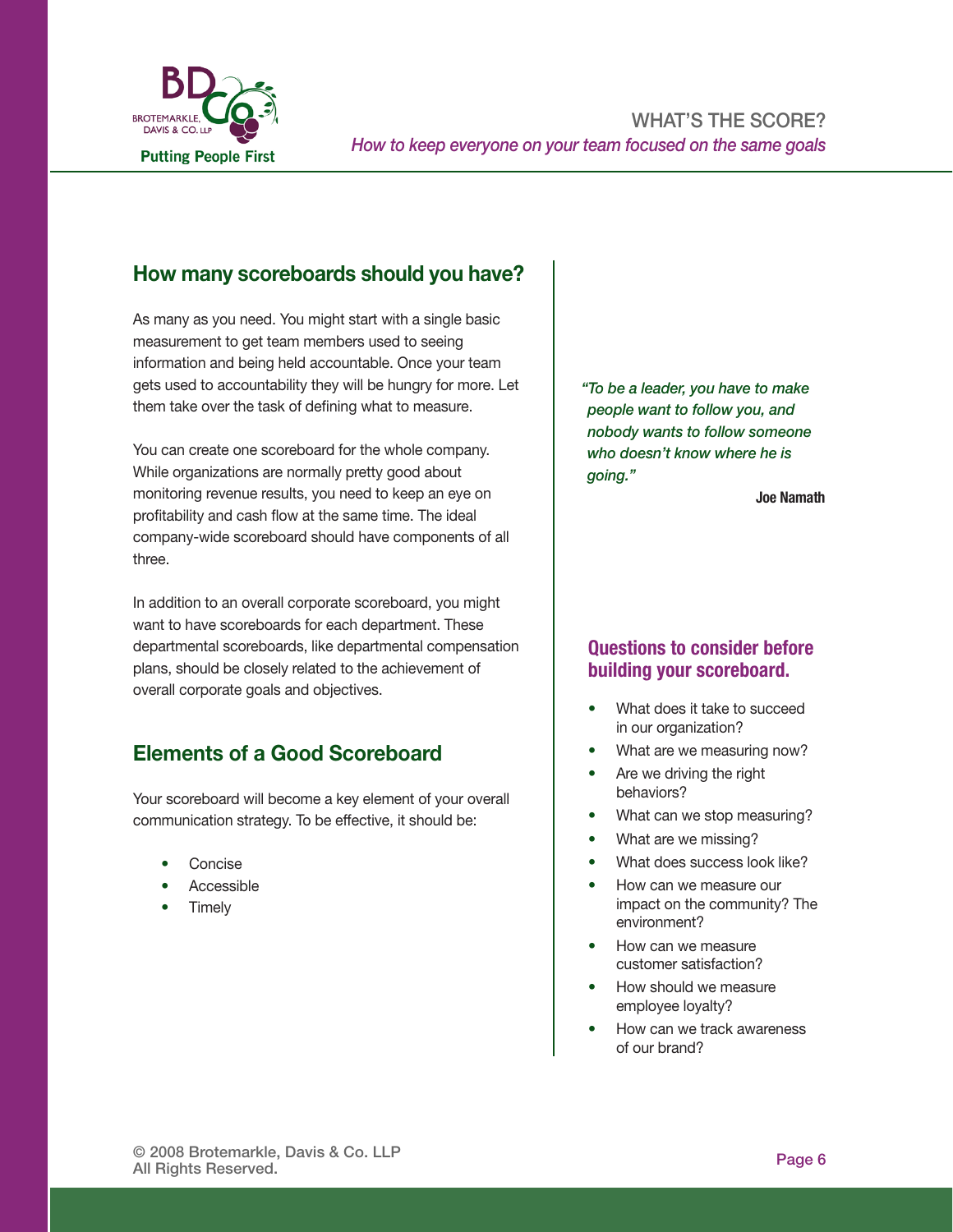

# **Concise**

Don't be tempted to put too much information on your scoreboard. Having too many measures can be almost as bad as having none. Work with your team to identify a few critical measures and then focus on them. Set your goal and begin to work towards it. Once that goal has been achieved, **having the state** to you can move on to another measurement. port be to **Concise**  $c_{\text{SFR}}$  begin to work towards it. Once that you has been achieved,  $\mathcal{L}_{\mathcal{A}}$  achieved, you can move on to another measurement.



*A cluttered scoreboard is hard to read.*  A cluttered scoreboard is hard to read.

the organization needs information so they can move in the right direction. If there are measurements that are needed by management only, provide them. But also decide what

> *"No matter how great you are, the next great one is already sitting there waiting to take your place."*

> > Joe Theismann

### Shop Talk



Alimento, a fictional winery, has decided that their short-term goal is to increase their revenues by 20% overall.

Their tasting room revenues make up 40% of overall revenue, while distributors drive 50%, and Internet sales account for the remaining 10%. Assuming growth occurs equally in each area, they will need to produce 20% growth in each department.

We will focus on tasting room growth for this example.

If you look at Alimento's tasting room revenues, it can be further broken down as follows—wine sales 60%, and wine club sales 40%.  $M_{\rm{max}}$  report that is provided only to key management. But every only to key management. But every only to key management. But every only to key management. But every only to key management. But every only to key manag  $\mathbf{r}$  information to every one on  $\mathbf{r}$ begin every morning by telling store employees the sales target for the day and then share updated results twice a day. Everyone knows where they stand and the standard standard and the standard standard and the standard standard standard standard standard standard standard standard standard standard standard st  $\frac{100}{\sqrt{2}}$ 

> So what are some of the winery's options for increasing tasting room revenues?

- Increase the price per bottle •
- Increase the sales of higher priced wines •
- Drive up number of bottles sold per visitor •
- Increase tasting room fees •
- Increase the sales per visit (conversion ratio) •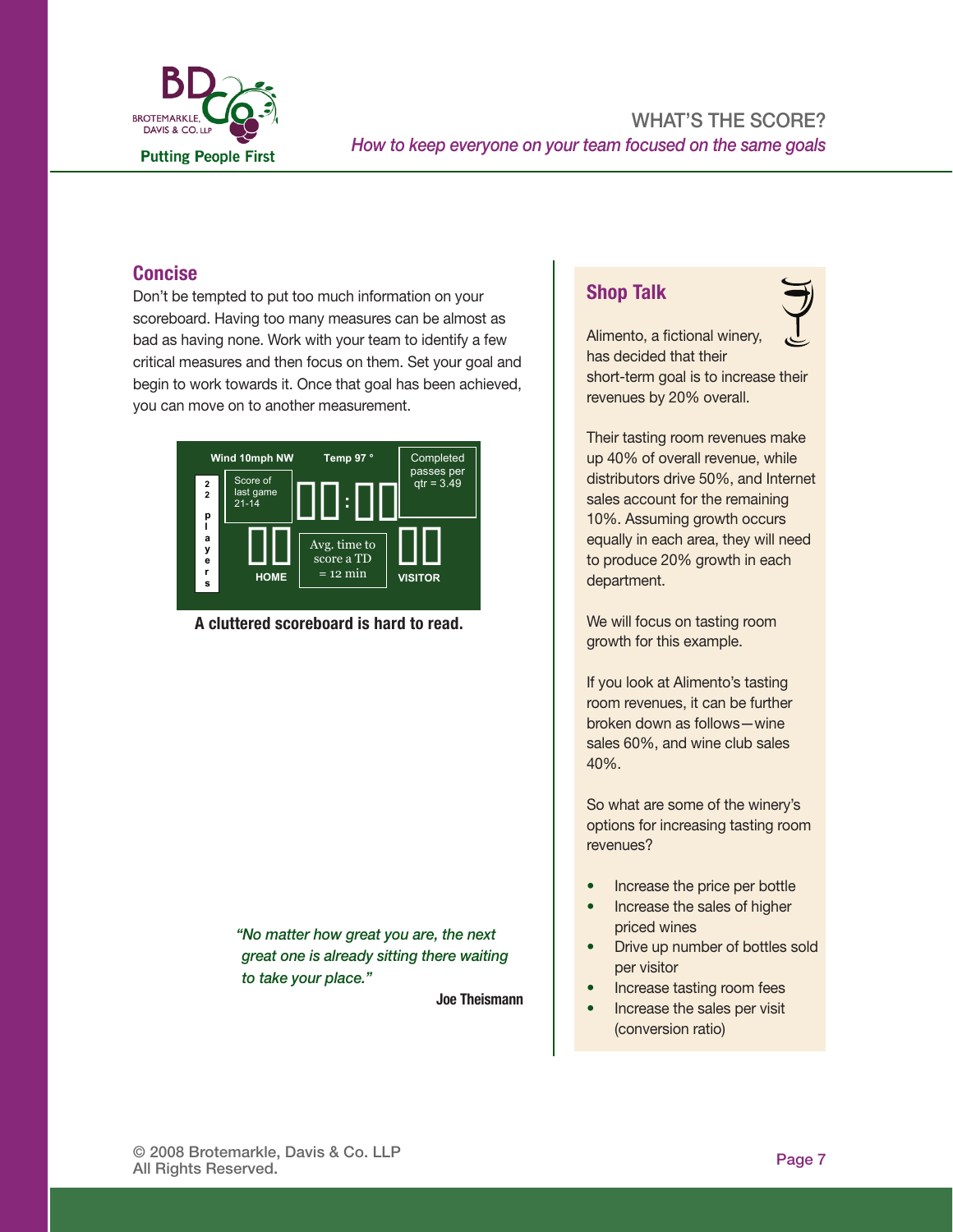

#### Accessible

Many companies have a flash report that is provided only to key management. But everyone in the organization needs information so they can move in the right direction. If there are measurements that are needed by management only, provide them. But also decide what information you can make available to everyone on your team. The Container Store and Best Buy begin every morning by telling store employees the sales target for the day and then share updated results twice a day. Everyone knows where they stand. It helps them keep focused and make adjustments as needed throughout their shift. Plus, everyone gets to celebrate when they exceed the targets.



The scoreboard needs to be accessible.

*"To win you have to score one more goal than your opponent."*

Johan Cruijff

#### Shop Talk (continued)



- Get more visitors in the tasting room—and keep the conversion ratio the same •
- Increase the number of club signups •
- Sell higher priced club memberships •

If you look at the list of options, the decision really comes down to choosing between a price—or volume—based strategy.

Their scoreboard could contain the following information:

- Number of visitors (daily, weekly, monthly) compared to prior period •
- Number of tastings (daily, weekly, monthly) compared to prior period •
- Average sales per visitor (daily, weekly, monthly) compared to prior period •
- Conversion rate—number of sales per tasting •
- Number of cases sold (daily, weekly, monthly)
- Number of Wine Club signups (daily, weekly, monthly) •
- Average number of Wine Club signups per month •
- Number of Wine Club cancellations per month •
- Number of Contacts with Wine Club members •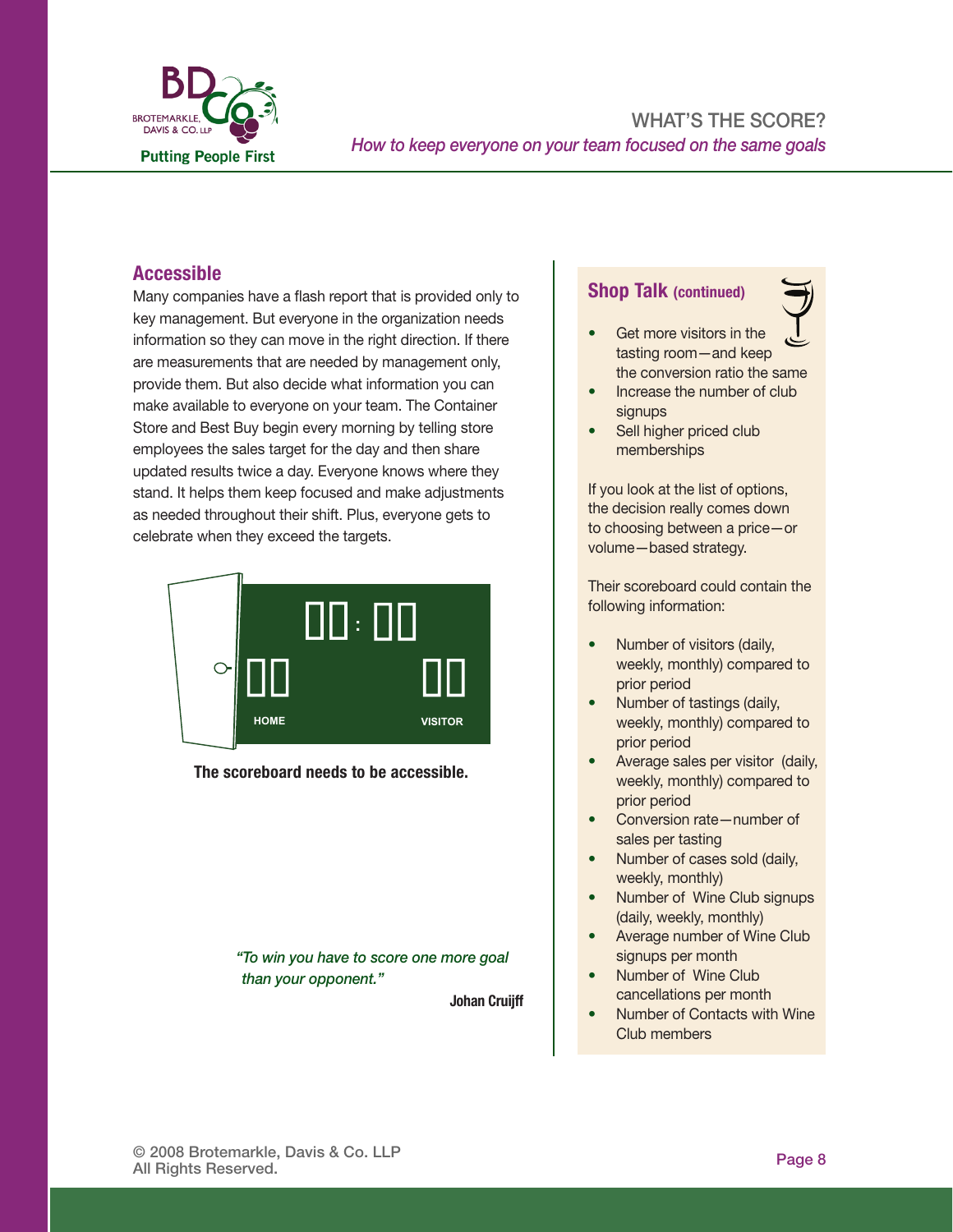

#### **Imagine sitting through an entire football game with the score.**  $\mathbf{r} = \mathbf{r} \cdot \mathbf{r}$

Sometimes we have the urge to wait until we have perfect information before we share it. Resist that urge. Figure out what information you can get quickly that relates to your seatled point of point of point might might might mi objectives and provide it. As soon as you can. Use e-mails to tell everyone about that killer customer you just got, the  $\begin{array}{c} \hline \end{array}$ big shipment you just sent, the special accolade you just received. Share retail results with the cellar staff and cellar successes with the retail staff. big shipment you just sent, the special accolade you just **the cheerleader**  $t_{\text{total}}$  resolved. Once the biggest means that even the biggest means  $t_{\text{total}}$ 



**The scoreboard needs to be timely.** 

information is shared with the team. Sure the company produces financial statements, but those

it might as well be in hieroglyphics because the majority of people who receive the information don't understand it. During the year, employees operate mostly without feedback and without a

the business owner? He's running around like a blind sheep dog trying to constantly keep his

*"Nobody in football should be called a genius. A genius is a guy like Norman Einstein."*

Joe Theismann

#### Shop Talk (continued)



Alimento decides to focus on getting more

conversions per visitor to the winery. In an effort to drive more sales, they will begin applying one half of the tasting fee to every two bottles of wine purchased.

happen at the end of the end of the game is essentially over. If is essential information is essential information in They know the daily conversion rates for the last year, so that will be their starting point. They will keep track of the number of visitors and share the ratio of conversions per visitor at two times during the day so everyone in the tasting room can see where they stand. The good thing about this measurement is that it can be increased, regardless of the number of visitors to the winery.

vision of where they are heading. But if they don't win the game, they are kicked off they are kicked off the team. And they are kicked of the team. And they are kicked of the team. And they are kicked of the team. And th Once they see a consistent improvement in this ratio, they can move on to other factors to help them achieve their overall revenue objective.